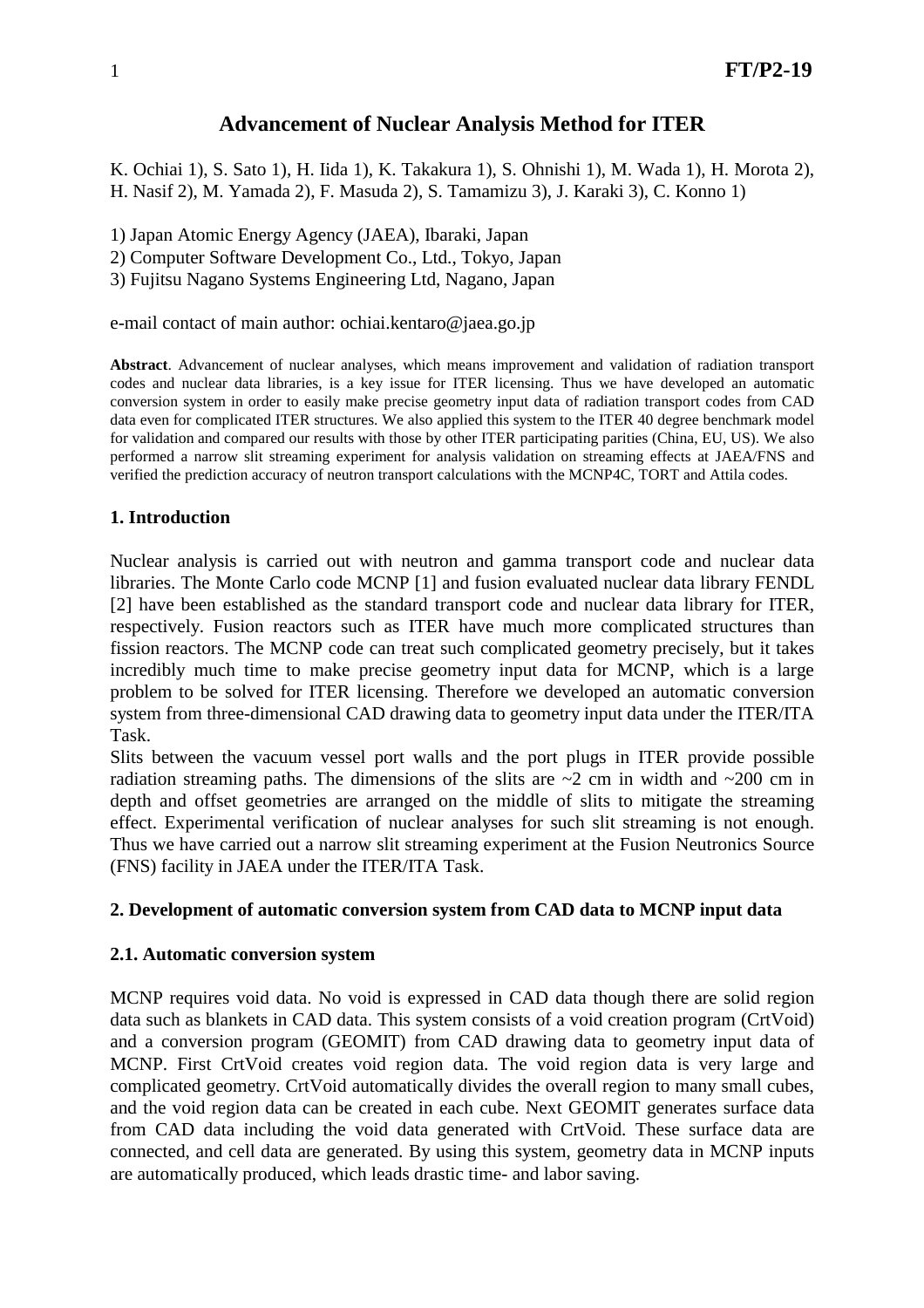### **2.2 Validation of automatic conversion system**

We applied this system to the ITER 40 degree benchmark model as shown in Fig. 1 for validation. The calculation with the generated input gave adequate neutron flux and nuclear heating distributions as shown in Fig. 2. This figure also includes results with similar systems developed by other ITER participating parities (China, EU, US) for reference [3].

We also applied this system to nuclear analysis of simplified Japanese water-cooled solid breeder test blanket module (TBM) for ITER. Fig. 3 shows cross sectional view of the CAD model and the contour map of calculated neutron flux in the TBM normalized by neutron wall loading of 1 MW/m<sup>2</sup>.



*FIG.1. ITER 40 degree benchmark model. FIG.2. Neutron flux in and behind port.* 





*FIG. 3. CAD model (left) and the contour map of calculated neutron flux in TBM (right).*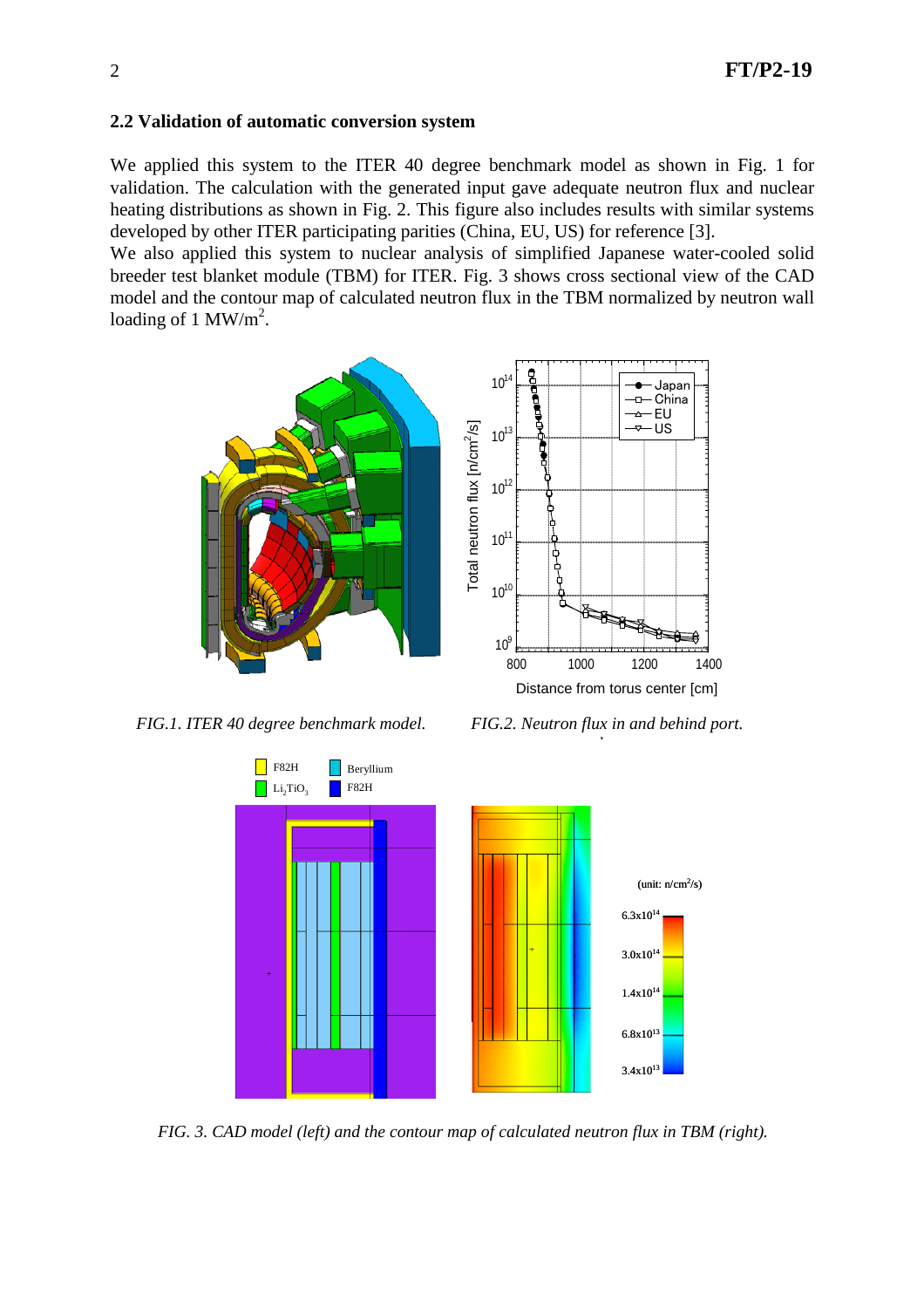### **3. Narrow slit streaming experiment**

### **3.1. Experiment**

Horizontal and vertical cross sectional views between the experimental assembly and the D-T neutron source are shown in Fig. 4. This experimental assembly has a slit of 2 cm in width, 195 cm in depth and 3-cm offset at 56-cm depth from the surface, which was constructed with iron blocks. It was located 20cm from the D-T neutron source. D-T neutrons were generated by bombarding 350-keV and 1-mA deuteron beam to a tritiated titanium target. The intensity was about  $1.5 \times 10^{11}$  neutrons/sec.

U-238 and U-235 Micro-Fission Chambers (MFC) and Nb, Al and In activation foils were utilized as detectors to measure fission rates and reaction rates along the slit as a function of the depth. The <sup>238</sup>U(n,fission), <sup>93</sup>Nb(n,2n)<sup>92m</sup>Nb, <sup>27</sup>Al(n, $\alpha$ )<sup>24</sup>Na and <sup>115</sup>In(n,n<sup>'</sup>)<sup>115m</sup>In reasctions are sensitive to fast neutrons. Therefore, the reaction and fission rates show the relative MeV neutron fluence. On the other hand, the  $^{235}$ U(n,fission) reaction is sensitive to slow neutrons, especially neutrons from thermal energy to 1 keV, and the U-235 fission rate is a good index of slow neutrons. The experimental errors of the fission and reaction rates were within 10 %.



*FIG.4. Horizontal and vertical cross sectional views between experimental iron assembly and D-T neutron source.* 

## **3.2. Analysis**

This experiment was analyzed by using the Monte Carlo code MCNP-4C [1] with the nuclear data libraries FENDL-2.1 [2] and other recently released nuclear data libraries (JENDL-3.3, JEFF-3.1 and ENDF/B-VII.0) [4-6]. The importance was increased by a factor of 2 every 5cm. The tally of  $2 \times 2 \times 2$  cm<sup>3</sup> was set along the slit.

It is generally pointed out that Sn codes cannot always represent radiation streaming behavior such as this streaming experiment well. In order to investigate this issue, we performed analyses with the Sn codes TORT [7] and Attila [8]. A multigroup library of 175 neutron groups was generated from the matxs file FENDL/MG-2.1 with the TRANSX2.15 [9] code.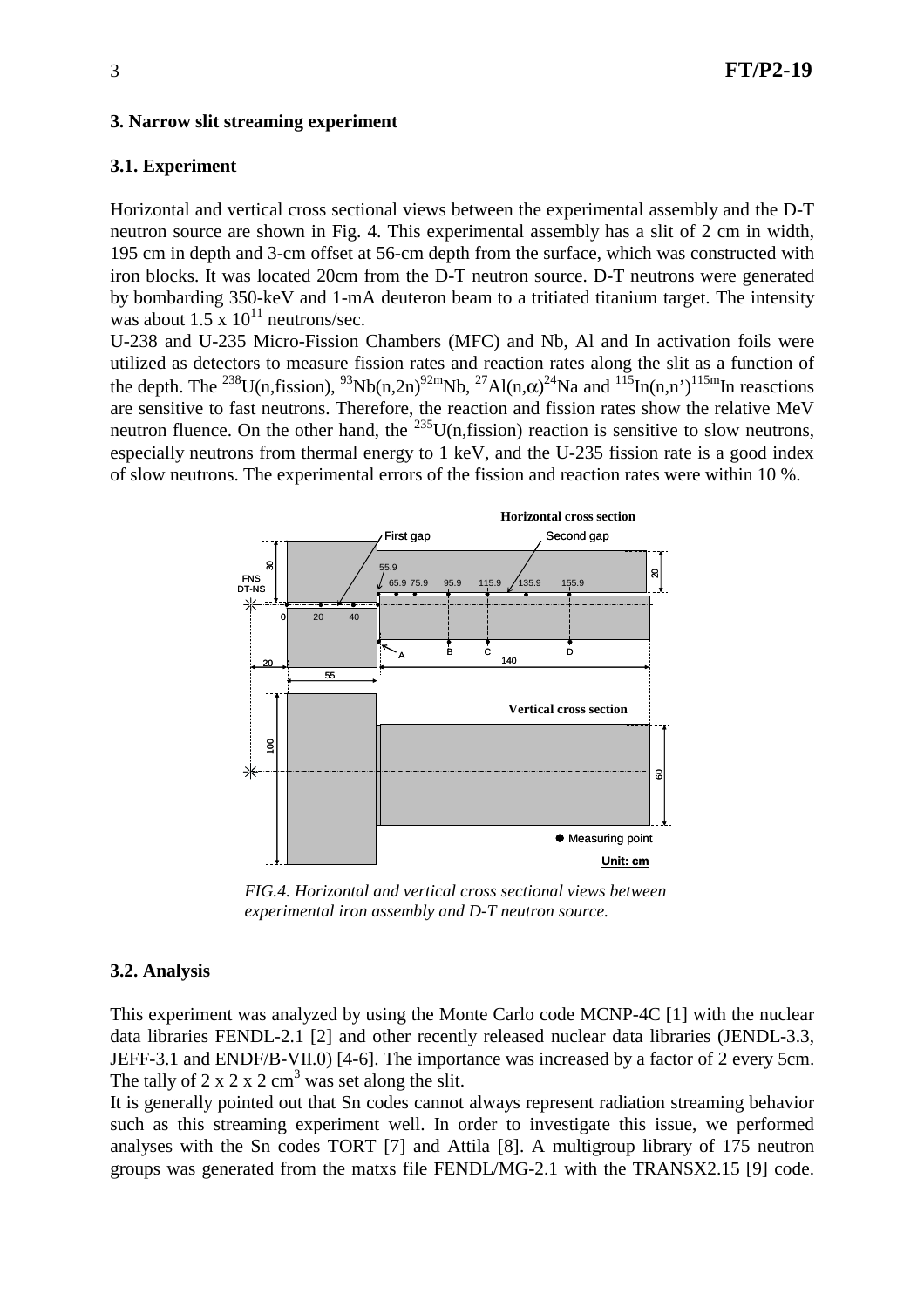This library was reduced to the 21 neutron groups in the Attila. The  $P_5S_{30}$  approximation and last collided source calculation with forward bias were used in Attila, while  $P<sub>5</sub>U315$ (upward biased angular quadrature set) approximation was adopted in TORT. The total mesh number in the Attila and TORT calculations was around 24,000.

The data for  $^{235}U(n,fission)$ ,  $^{238}U(n,fission)$ ,  $^{93}Nb(n,2n)^{92m}Nb$ , <sup>27</sup>Al(n, $\alpha$ )<sup>24</sup>Na and  $115$ In(n,n')<sup>115m</sup>In reaction cross sections were cited from JENDL Dosimetry File 91 [10].

#### **3.3 Comparison between calculation and experiment**

The calculation results with MCNP-4C agreed well with the measured ones, not depending on nuclear data libraries as shown in Fig. 5.

Figure 6 shows the measured and calculated U-238 fission rate. The same results of activation foils, Nb and In, are also shown in Figs. 7 and 8, respectively. Furthermore, the U-235 fission rate is shown in Fig. 9. It is shown in Fig. 6 that the calculated U-238 fission rates up to 95.9 cm in depth are close to the measured one. Especially, the calculation with MCNP well agrees with the measurement. The calculated reaction rates with Nb and In also correspond with the measured ones up to 95.9 cm in depth. From the results, it is found that the evaluation of fast neutron transport by using MCNP, TORT and Attila is adequate up to about 100 cm in depth.



*FIG. 5. Calculations of fission rate distribution of U-238 with l nuclear data.*

It is noted that the considerable underestimation appears at the region between 136 cm and 176 cm in depth. The measured U-238 fission rates were about 5 x  $10^{-32}$  at the points of B, C and D outside the assembly (see Fig. 4), which included lots of neutrons scattered in the experimental room. About one tenth of the number of fast neutrons near the points of B, C

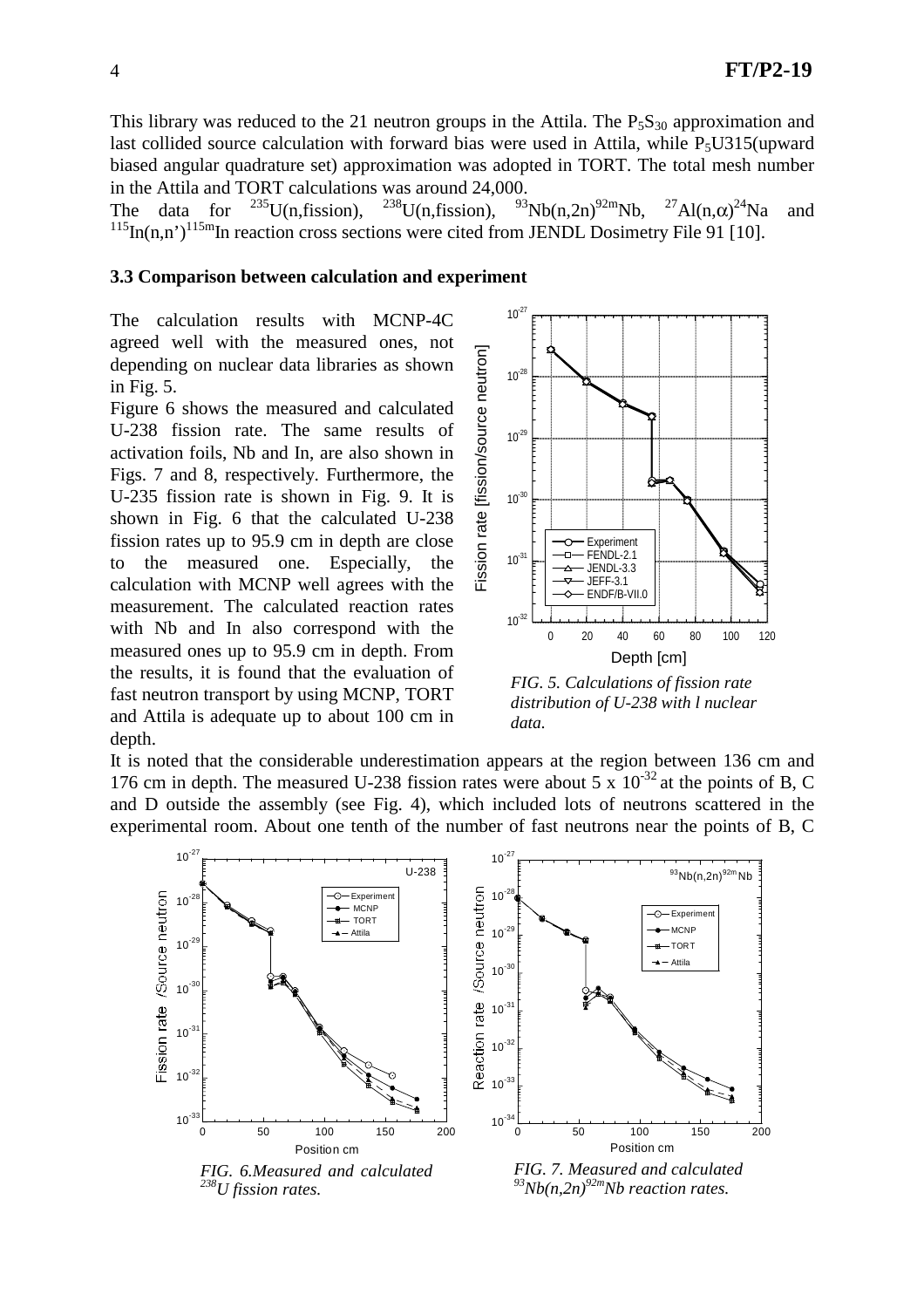and/or D may penetrate to the area of slit through the 20 cm thick iron. Thus it is considered that the scattered neutrons cause the considerable underestimation at the deeper region than 115.9 cm.



#### **4. Summary**

We developed an automatic conversion system from the three-dimensional CAD drawing data to MCNP input data. This system consists of a void creation program (CrtVoid) and a conversion program (GEOMIT) from CAD drawing data to MCNP input data. The developed system was applied to the ITER 40 degree sector model, and neutron fluxes and nuclear heating were calculated using the generated MCNP input data. The calculation results agreed well with those provided by other parties. Using by the automatic conversion system, we also successfully obtained neutron flux distribution in the TBM.

We have conducted a neutron streaming experiment with the JAEA/FNS neutron source and an experimental assembly modeled the slits of the boundaries between ITER vacuum vessel and equatorial port plugs. By using U-238 and U-235 micro fission chambers and some activation foils, we measured the depth profiles of fission rates and reaction rates along the slit and performed neutron transport calculations with the MCNP, TORT and Attila codes. From our measurements and calculations, the following facts were found: (1) It is confirmed that the present ITER nuclear analysis method can also give accurate results for such slit streaming.; (2) In case of such a narrow and deep slit structure, the calculation methods with MCNP, TORT and Attila codes and FENDL-2.1 is sufficient to predict fast neutron field inside the slit up to about 100 cm.; (3) By neutrons scattered in the experimental room, experimental background noise considerably increased at the deeper region than 100 cm.; (4) It was pointed out it was necessary to use upward biased sets and last collided source calculation in TORT and Attila.